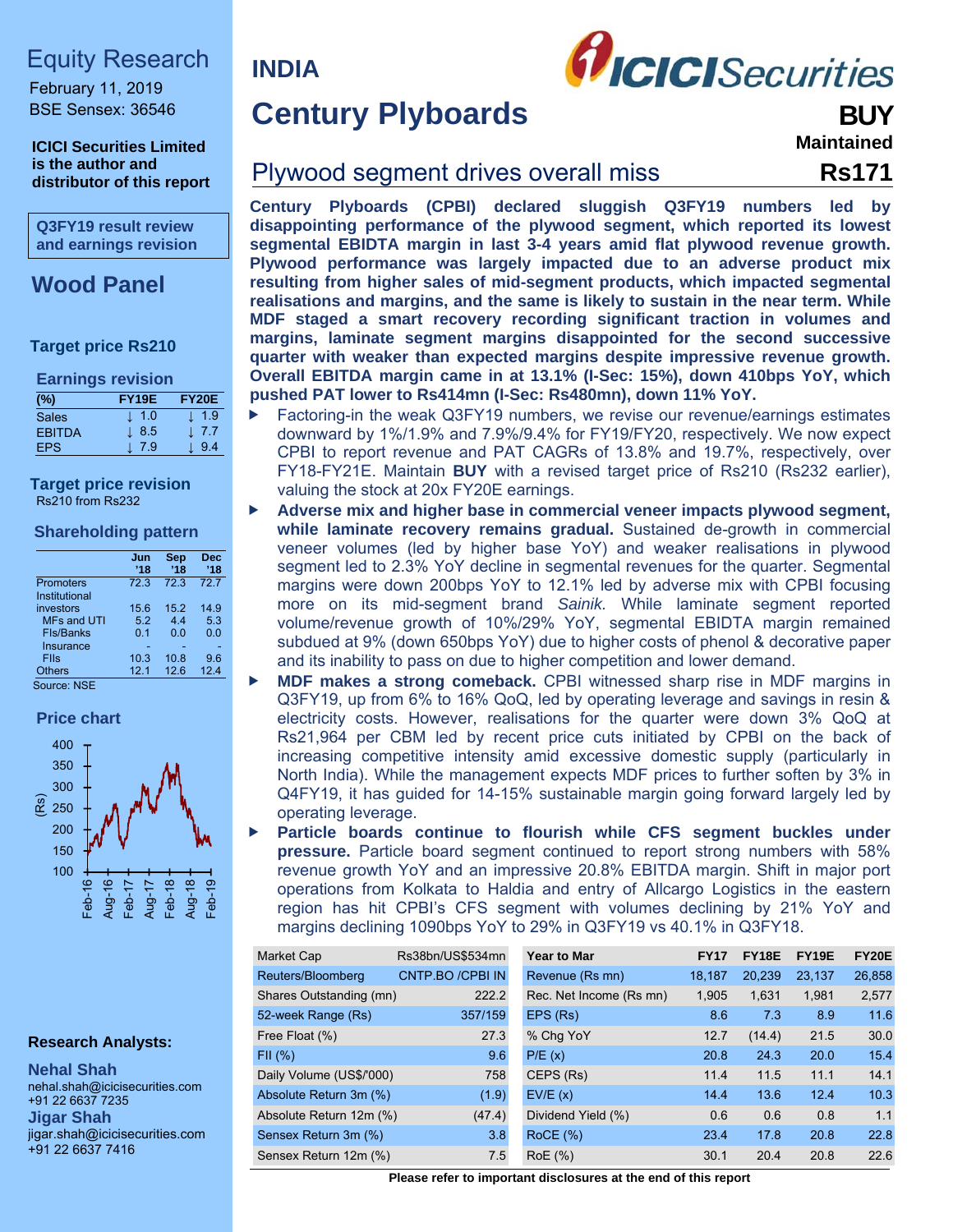## **Table 1: Q3FY19 result review**

|  | (Rs mn, year ending March 31) |
|--|-------------------------------|
|--|-------------------------------|

| <b>Particulars</b>        | Q3FY19  | <b>Q3FY19E</b> | Q3FY18  | YoY (%)    | Q2FY19  | QoQ (%)  | <b>9MFY19</b> | <b>9MFY18</b> | YoY (%)   |
|---------------------------|---------|----------------|---------|------------|---------|----------|---------------|---------------|-----------|
| <b>Net Sales</b>          | 5,788.9 | 5,895.1        | 5,099.3 | 13.5       | 5,644.5 | 2.6      | 16,806.0      | 14,230.8      | 18.1      |
| Total Op. Income          | 5,788.9 | 5,895.1        | 5,099.3 | 13.5       | 5,644.5 | 2.6      | 16,806.0      | 14,230.8      | 18.1      |
| <b>Expenditure</b>        | 5,029.6 | 5,010.0        | 4,221.6 | 19.1       | 4,902.2 | 2.6      | 14.438.9      | 12,002.0      | 20.3      |
| <b>Raw Materials</b>      | 2,443.6 | 2,395.0        | 1,767.1 | 38.3       | 2,327.0 | 5.0      | 7,009.5       | 4,888.6       | 43.4      |
| Cost of traded goods      | 644.0   | 660.0          | 840.1   | (23.3)     | 617.9   | 4.2      | 1.777.1       | 2,602.5       | (31.7)    |
| <b>Staff Cost</b>         | 810.0   | 855.0          | 722.8   | 12.1       | 840.0   | (3.6)    | 2,440.1       | 2,087.3       | 16.9      |
| <b>Other Expenditure</b>  | 1,132.0 | 1,100.0        | 891.7   | 26.9       | 1,117.3 | 1.3      | 3.212.2       | 2,423.5       | 32.5      |
| <b>Operating Profit</b>   | 759.4   | 885.1          | 877.7   | (13.5)     | 742.3   | 2.3      | 2,367.0       | 2,228.8       | 6.2       |
| OPM(%)                    | 13.1    | 15.0           | 17.2    | $-410bps$  | 13.2    | $-10bps$ | 14.1          | 15.7          | $-160bps$ |
| Other Income              | 15.7    | 10.0           | 42.3    | (62.9)     | 10.0    | 56.9     | 31.5          | 53.9          | (41.6)    |
| Interest                  | 62.5    | 125.0          | 62.7    | (0.3)      | 155.0   | (59.7)   | 352.0         | 204.8         | 71.9      |
| Depreciation              | 136.0   | 125.0          | 263.0   | (48.3)     | 112.6   | 20.8     | 356.8         | 533.1         | (33.1)    |
| <b>Exceptional income</b> | 0.0     | 0.0            | 0.0     |            | 0.0     |          | 0.0           | 0.0           |           |
| <b>PBT</b>                | 576.6   | 645.1          | 594.2   | (3.0)      | 484.7   | 19.0     | 1.689.7       | 1.544.8       | 9.4       |
| Tax                       | 162.5   | 165.0          | 127.6   | 27.3       | 106.5   | 52.6     | 443.7         | 335.6         | 32.2      |
| Tax rate (%)              | 28%     | 26%            | 21%     |            | 22%     |          | 26%           | 22%           |           |
| <b>PAT</b>                | 414.1   | 480.1          | 466.6   | (11.2)     | 378.2   | 9.5      | 1,246.0       | 1,209.2       | 3.0       |
| NPM (%)                   | 7.2     | 8.1            | 9.2     | $-200$ bps | 6.7     | 50bps    | 7.4           | 8.5           | $-110bps$ |

Source: Company data, I-Sec research

## **Table 2: Segment reporting**

*(Rs mn, year ending March 31)* 

|                            | Q3FY19  | Q3FY18    | YoY (%)      | Q2FY19  | QoQ (%)      | <b>9MFY19</b> | <b>9MFY18</b> | YoY (%)    |
|----------------------------|---------|-----------|--------------|---------|--------------|---------------|---------------|------------|
| <b>Segment Revenue</b>     |         |           |              |         |              |               |               |            |
| Plywood & allied products  | 3,143.3 | 3,227.2   | (2.6)        | 3,224.2 | (2.5)        | 9,546.3       | 9,459.2       | 0.9        |
| Laminate & allied products | 1,137.9 | 884.9     | 28.6         | 1,105.8 | 2.9          | 3,158.7       | 2,724.1       | 16.0       |
| Particle board             | 264.8   | 167.8     | 57.7         | 286.4   | (7.6)        | 733.5         | 539.4         | 0.0        |
| <b>MDF</b>                 | 882.2   | 475.9     | 85.4         | 612.5   | 44.0         | 2,193.5       | 483.5         | <b>NA</b>  |
| <b>CFS</b>                 | 249.6   | 275.6     | (9.4)        | 264.2   | (5.6)        | 817.8         | 764.3         | 7.0        |
| Others                     | 121.0   | 74.9      | 61.4         | 160.1   | (24.5)       | 380.5         | 279.7         | 36.0       |
| Total                      | 5,798.7 | 5,106.3   | 13.6         | 5,653.2 | 2.6          | 16,830.4      | 14,250.0      | 18.1       |
| <b>Segment EBIT</b>        |         |           |              |         |              |               |               |            |
| Plywood & allied products  | 385.1   | 421.6     | (8.7)        | 524.1   | (26.5)       | 1,463.3       | 1,209.1       | 21.0       |
| Laminate & allied products | 88.5    | 116.2     | (23.8)       | 74.9    | 18.2         | 241.6         | 420.2         | (42.5)     |
| Particle board             | 44.5    | 14.2      | 0.0          | 43.8    | 0.0          | 126.8         | (23.1)        | 0.0        |
| <b>MDF</b>                 | 95.1    | 1.0       | <b>NA</b>    | (4.7)   | <b>NA</b>    | 137.0         | (0.4)         | <b>NA</b>  |
| <b>CFS</b>                 | 53.7    | 85.1      | (36.9)       | 70.7    | (24.0)       | 227.6         | 219.9         | 3.5        |
| Others                     | 8.3     | 3.4       | 142.5        | 7.2     | 15.6         | 16.0          | 0.1           | 16,079.8   |
| Total                      | 675.3   | 641.6     | 5.3          | 716.0   | (5.7)        | 2,212.4       | 1,825.9       | 21.2       |
| EBIT Margin (%)            |         |           | YoY (bps)    |         | YoY (bps)    |               |               | YoY (bps)  |
| Plywood & allied products  | 12.3%   | 13.1%     | $-81$ bps    | 16.3%   | $-400$ bps   | 15.3%         | 12.8%         | $255$ bps  |
| Laminate & allied products | 7.8%    | 13.1%     | $-535$ bps   | 6.8%    | $100$ bps    | 7.6%          | 15.4%         | $-778$ bps |
| Particle board             | 16.8%   | 8.5%      | 0 bps        | 15.3%   | 0 bps        | 17.3%         | $-4.3%$       | 0 bps      |
| <b>MDF</b>                 | 10.8%   | <b>NA</b> | <b>NA</b>    | $-0.8%$ | 1,154 bps    | 6.2%          | $-0.1%$       | 633 bps    |
| <b>CFS</b>                 | 21.5%   | 30.9%     | $-937$ bps   | 26.8%   | $-523$ bps   | 27.8%         | 28.8%         | $-95$ bps  |
| <b>Others</b>              | 6.9%    | 4.6%      | 231 bps      | 4.5%    | 239 bps      | 4.2%          | 0.0%          | 417 bps    |
| <b>Total</b>               | 11.6%   | 12.6%     | $-92$ bps    | 12.7%   | $-102$ bps   | 13.1%         | 12.8%         | 33 bps     |
| ROCE (%)                   |         |           | YoY (bps)    |         | YoY (bps)    |               |               | YoY (bps)  |
| Plywood & allied products  | 29.8%   | 31.2%     | $-141$ bps   | 45.2%   | $-1,533$ bps | 13.8%         | 9.7%          | 410 bps    |
| Laminate & allied products | 16.2%   | 26.9%     | $-1,067$ bps | 14.6%   | $159$ bps    | 5.2%          | 10.7%         | $-551$ bps |
| Particle board             | 27.3%   | 8.1%      | 1,927 bps    | 26.6%   | 76 bps       | 8.5%          | $-1.6%$       | 1,010 bps  |
| <b>MDF</b>                 | 10.8%   | 0.1%      | 1,065 bps    | $-0.5%$ | 1,129 bps    | 1.7%          | 0.0%          | $169$ bps  |
| <b>CFS</b>                 | 45.4%   | 79.5%     | $-3,411$ bps | 66.4%   | $-2,098$ bps | 22.9%         | 22.1%         | 81 bps     |
| Others                     | 91.5%   | 17.8%     | 7,373 bps    | 28.5%   | 6,300 bps    | 9.5%          | 0.1%          | 939 bps    |
| <b>Total</b>               | 22.4%   | 22.0%     | 40 bps       | 24.9%   | $-245$ bps   | 8.5%          | 6.9%          | 163 bps    |

Source: Company data, I-Sec research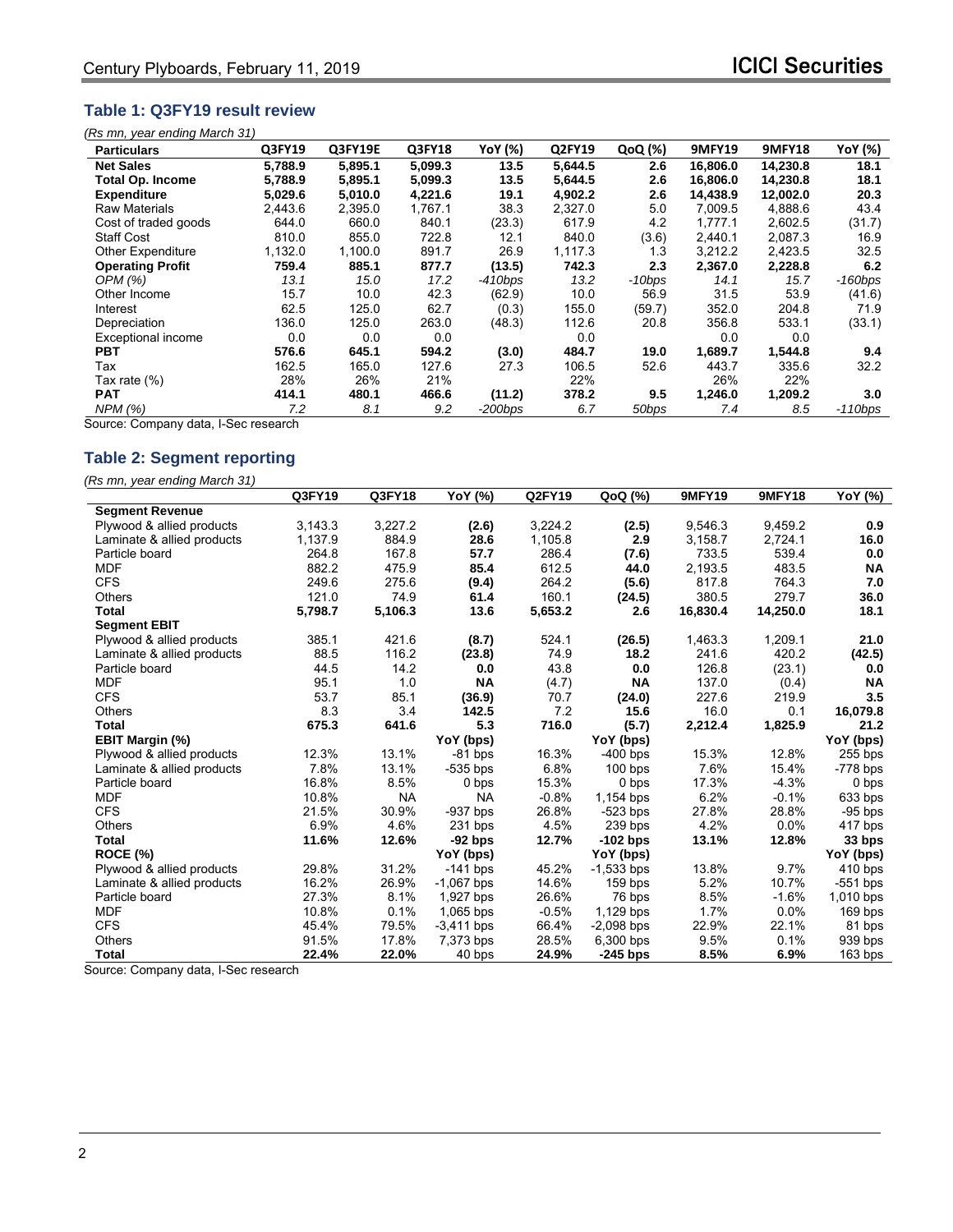#### **Table 3: Change in estimates**

*(Rs mn)* 

|                       | Old      |          |          | <b>New</b>   | % change           |              |
|-----------------------|----------|----------|----------|--------------|--------------------|--------------|
| <b>Estimates</b>      | FY19E    | FY20E    | FY19E    | <b>FY20E</b> | FY <sub>19</sub> E | <b>FY20E</b> |
| Revenue               | 23.137.1 | 26.857.9 | 22.912.0 | 26.351.4     | $-1.0%$            | $-1.9%$      |
| <b>EBITDA</b>         | 3.586.6  | 4.225.7  | 3.280.1  | 3.898.8      | $-8.5%$            | $-7.7%$      |
| <b>EBIDTA</b> margins | 15.5%    | 15.7%    | 14.3%    | 14.8%        | $-120bps$          | $-90$ bps    |
| <b>PAT</b>            | 1.981.5  | 2.576.6  | 1.824.2  | 2,333.1      | $-7.9\%$           | $-9.4\%$     |
| <b>EPS</b>            | 8.9      | 11.6     | 8.2      | 10.5         | $-7.9%$            | $-9.4%$      |

Source: Company data, I-Sec research

# Key takeaways from management con-call

## **Plywood division**

- Core plywood segment reported volume/revenue growth of 7%/0% YoY in Q3FY19.
- Plywood volume growth was largely driven by its mid-segment brand *Sainik* while its premium segment reported flattish growth for the quarter. Real estate slowdown impacted the premium segment volumes leading to flat growth.
- Volume de-growth of 44% YoY in the commercial veneer segment led to 0.2% YoY decline in volumes for the plywood division.
- Plywood margin (down 200bps to 12.1% in Q3FY19) got impacted due to adverse product mix. With the focus on mid-segment brand likely to persist, the management expects profitability in the near-term to remain under pressure.
- Company is putting up a facility in Gabon for sourcing *Okume*, a cheaper raw material used for manufacturing mid-segment products. The facility is expected to commence operation within the next six months at an estimated cost of Rs300mn.
- Company outsources *Sainik MR* (which is the lower end of brand *Sainik*) and it plans to do so aggressively going forward.
- Management expects plywood segment to grow by 10% for FY20.

#### **Laminate division**

- The company's laminate segment continued to face challenges in terms of higher cost of phenol & decorative paper amid INR depreciation and higher competition.
- Laminate segment volumes grew 10% YoY while revenues grew 29% YoY.
- Laminate EBITDA margin came in at 9% *vs* 15.5% YoY and 8% QoQ led by higher input costs. Company expects the margin to recover gradually as price hikes start getting absorbed.
- Laminate capacity utilisation for Q3FY19 was at 100% with five lines under operation. Company expects 10% revenue growth in the segment for FY19.

#### **MDF division**

 MDF reported volume/revenue growth of 48%/44% on a QoQ basis. Realisation was down 3% QoQ to Rs21,964 per CBM.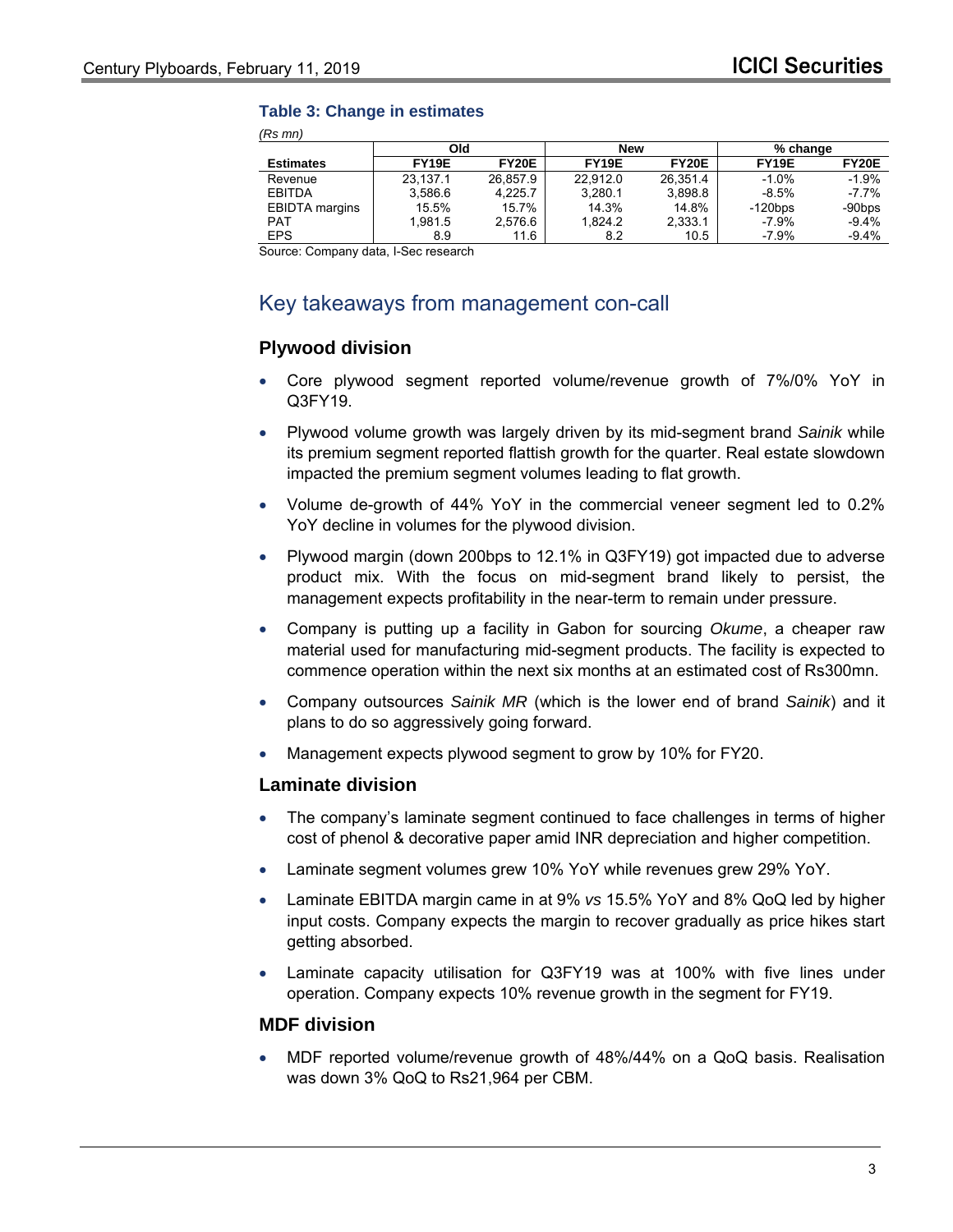- Company had cut MDF prices by 2-3% in Dec'18, which did not impact Q3FY19 realisations materially. Therefore, Q4FY19 realisations would get impacted to that extent.
- MDF EBITDA margin came in at 16% *vs* 6% QoQ mainly led by operating leverage, lower input costs (resin and timber) and lower electricity cost (per unit cost down from Rs6.5 to Rs5 YoY).
- Resin consumption in MDF was down 20% YoY due to new machinery purchased to improve efficiency.
- Capacity utilisation was at 81% in Q3FY19. Management is thus contemplating to expand its MDF capacity further.
- The expansion can either be a brownfield one at its current Hoshiyarpur facility (where the incremental cost would be Rs1bn-1.3bn for additional 400CBM per day capacity) or a greenfield plant in Uttar Pradesh (with manufacturing capacity of 600CBM per day at a cost of Rs3bn-3.5bn) where they have got the requisite license.
- Company expects MDF segmental EBITDA margin in 14-15% range going forward.

#### **Others**

- **Particle board:** The segment continued doing well with 58% revenue growth YoY and 20.8% EBITDA margin, up from 18.9% QoQ, and is running at 100% capacity utilisation.
- Company is contemplating to expand into particle board segment by setting up a new plant in Uttar Pradesh with a capex of Rs1bn and capacity of 400CBM per day.
- **Logistics (CFS)**: CFS division reported 21% YoY and 9% QoQ decline in volumes due to shift in major port operations from Kolkata to Haldia and entry of Allcargo Logistics in the eastern region.
- Company booked forex gain of Rs40mn in Q3FY19.
- Total debt stood at Rs4.7bn as at the end of Q3FY19 as against Rs4.5bn QoQ.

#### **Capex**

- Estimated capex for Q4FY19/FY19 likely at Rs300mn/Rs1.6bn.
- Capex for FY20 likely at Rs890mn (Rs640mn for plywood unit in Punjab and Rs250mn for Gabon commercial veneer unit).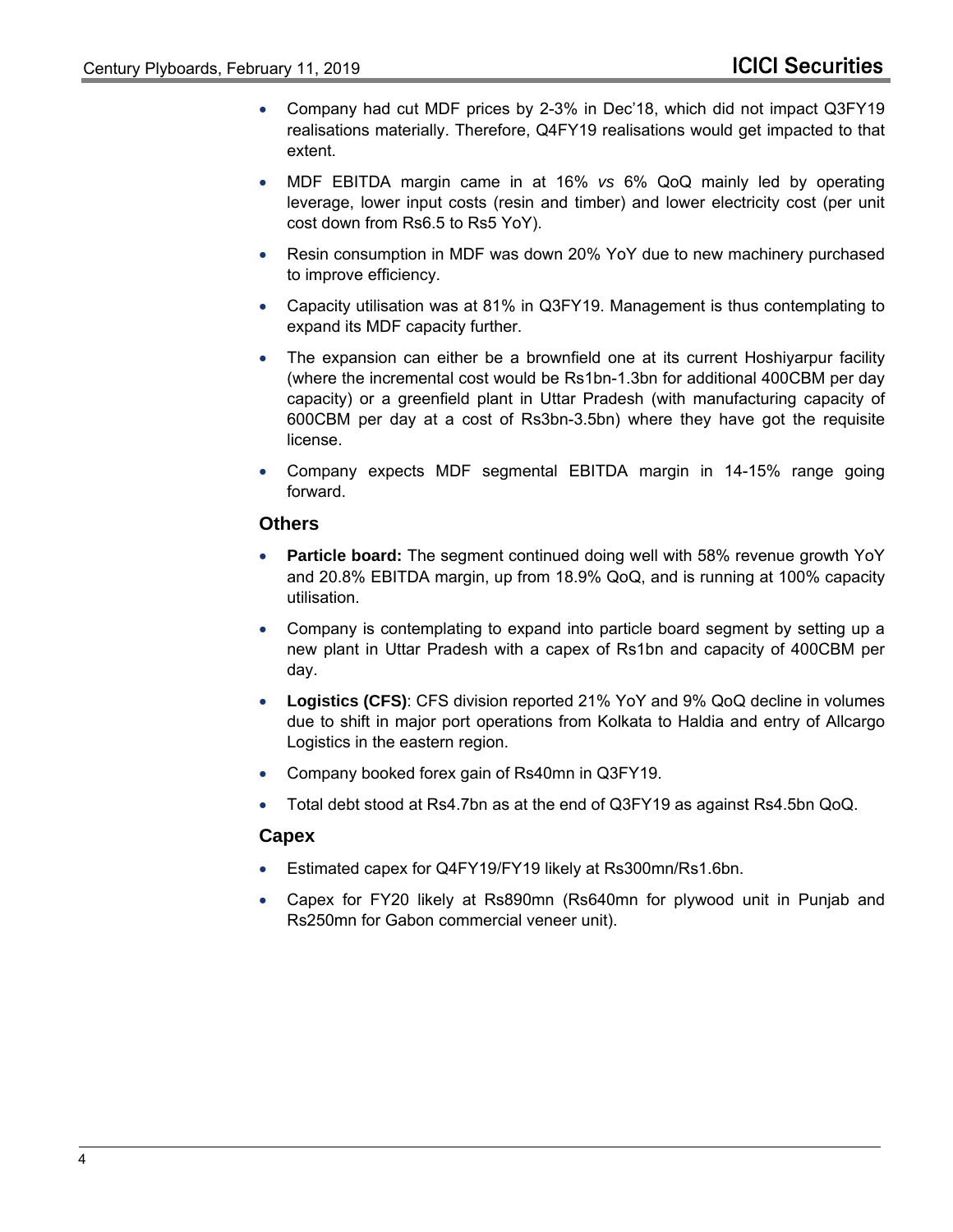# Financial summary

## **Table 4: Profit & Loss statement**

#### *(Rs mn, year ending March 31)*

|                             | <b>FY18</b> | FY19E  | <b>FY20E</b> | <b>FY21E</b> |
|-----------------------------|-------------|--------|--------------|--------------|
| <b>Net Revenues</b>         | 20.239      | 22.912 | 26.351       | 29.632       |
| <b>Operating Expenses</b>   | 16,929      | 19,632 | 22,453       | 25,108       |
| <b>EBITDA</b>               | 3.311       | 3.280  | 3,899        | 4,524        |
| % margins                   | 16.4%       | 14.3%  | 14.8%        | 15.3%        |
| Depreciation & Amortisation | 907         | 500    | 586          | 636          |
| Gross Interest              | 358         | 442    | 373          | 336          |
| Other Income                | 79          | 47     | 79           | 89           |
| <b>Recurring PBT</b>        | 2,124       | 2,385  | 3,019        | 3,641        |
| Less: Taxes                 | 463         | 596    | 755          | 910          |
| Less: Minority Interest     | 31          | 31     | 31           | 31           |
| Add: Share of Profit of     |             |        |              |              |
| Associates                  |             | 67     | 100          | 100          |
| Net Income (Reported)       | 1,631       | 1,824  | 2,333        | 2,800        |
| Extraordinaries (Net)       |             |        |              |              |
| <b>Recurring Net Income</b> | 1,631       | 1,824  | 2,333        | 2,800        |
|                             |             |        |              |              |

Source: Company data, I-Sec research

#### **Table 5: Balance sheet**

*(Rs mn, year ending March 31)* 

|                                        | <b>FY18</b> | FY19E  | FY20E  | <b>FY21E</b> |
|----------------------------------------|-------------|--------|--------|--------------|
| <b>Assets</b>                          |             |        |        |              |
| <b>Total Current Assets</b>            | 9,439       | 10,655 | 12,103 | 12,690       |
| of which cash & cash eqv.              | 211         | 104    | 149    | 107          |
| <b>Total Current Liabilities &amp;</b> |             |        |        |              |
| Provisions                             | 2,778       | 3,939  | 4,609  | 5,528        |
| <b>Net Current Assets</b>              | 6,662       | 6,716  | 7,494  | 7,161        |
| Investments                            | O           | Ω      | O      | O            |
| <b>Net Fixed Assets</b>                | 6,548       | 8,765  | 9,178  | 9,542        |
| Capital Work-in-Progress               | 1,264       |        |        |              |
| Goodwill                               | 3           |        |        |              |
| <b>Total Assets</b>                    | 14,477      | 15,481 | 16,673 | 16,704       |
| <b>Liabilities</b>                     |             |        |        |              |
| <b>Borrowings</b>                      | 5,754       | 5,125  | 4,200  | 4,200        |
| <b>Deferred Tax Liability</b>          | 23          | 23     | 23     | 23           |
| Minority Interest                      | 184         | 215    | 246    | 276          |
| <b>Equity Share Capital</b>            | 223         | 223    | 223    | 223          |
| Face Value per share (Rs)              |             |        |        |              |
| Reserves & Surplus*                    | 8,293       | 9,895  | 11,982 | 11,982       |
| Less: Misc. Exp. n.w.o.                |             |        |        |              |
| <b>Net Worth</b>                       | 8,516       | 10,118 | 12,204 | 12,204       |
| <b>Total Liabilities</b>               | 14,477      | 15,481 | 16,673 | 16,704       |
| $\star$ Evaluding rovaluation reconseq |             |        |        |              |

**Excluding revaluation reserves** 

Source: Company data, I-Sec research

## **Table 6: Quarterly trend (consolidated)**

*(Rs mn, year ending March 31)* 

|                       | Mar-18 | <b>Jun-18</b> | Sep-18 | Dec-18 |
|-----------------------|--------|---------------|--------|--------|
| Net revenues          | 5,441  | 5,373         | 5.644  | 5,789  |
| % growth (YoY)        | 11.4   | 22.5          | 18.9   | 13.5   |
| <b>EBITDA</b>         | 832    | 865           | 742    | 759    |
| Margin (%)            | 15.3   | 16.1          | 13.2   | 13.1   |
| Other income          | 13     | 6             | 10     | 16     |
| Extraordinaries (Net) |        | -             |        |        |
| Net profit            | 357    | 454           | 378    | 414    |

Source: Company data, I-Sec research

#### **Table 7: Cashflow statement**

|                                     | <b>FY18</b> | FY19E   | <b>FY20E</b> | <b>FY21E</b> |
|-------------------------------------|-------------|---------|--------------|--------------|
| <b>Operating Cashflow</b>           | 2,535       | 2,481   | 3,163        | 1,127        |
| <b>Working Capital Changes</b>      | 227         | (130)   | (703)        | 321          |
| <b>Capital Commitments</b>          | (2,604)     | (1,450) | (1,000)      | (1,000)      |
| <b>Free Cashflow</b>                | 158         | 901     | 1.460        | 448          |
| <b>Cashflow from Investing</b>      |             |         |              |              |
| <b>Activities</b>                   | (0)         |         |              |              |
| <b>Issue of Share Capital</b>       |             |         |              |              |
| Inc (Dec) in Borrowings             | (360)       | (629)   | (925)        |              |
| Dividend paid                       | (268)       | (379)   | (490)        | (490)        |
| <b>Change in Deferred Tax</b>       |             |         |              |              |
| Liability                           | 9           |         |              |              |
| Chg. in Cash & Bank                 |             |         |              |              |
| balance                             | (461)       | (107)   | 45           | (42)         |
| Source: Company data I Soc research |             |         |              |              |

Source: Company data, I-Sec research

#### **Table 8: Key ratios**

| (Year ending March 31)      |                |         |              |              |
|-----------------------------|----------------|---------|--------------|--------------|
|                             | <b>FY18</b>    | FY19E   | <b>FY20E</b> | <b>FY21E</b> |
| Per Share Data (in Rs.)     |                |         |              |              |
| <b>EPS</b>                  | 7.3            | 8.2     | 10.5         | 12.6         |
| Cash EPS                    | 11.5           | 10.3    | 12.8         | 15.1         |
| Dividend per share (DPS)    | 1.0            | 1.5     | 2.0          | 2.0          |
| Book Value per share (BV)   | 38.2           | 45.6    | 55.1         | 55.2         |
| Growth (%)                  |                |         |              |              |
| <b>Net Sales</b>            | 11.1           | 14.0    | 15.0         | 12.4         |
| <b>EBITDA</b>               | 6.1            | $-0.9$  | 18.9         | 16.0         |
| <b>PAT</b>                  | $-14.4$        | 11.9    | 27.9         | 20.0         |
| Cash EPS                    | 1.6            | $-10.9$ | 24.5         | 18.1         |
| <b>Valuation Ratios (x)</b> |                |         |              |              |
| P/E                         | 23.3           | 20.9    | 16.3         | 13.6         |
| P/CEPS                      | 14.8           | 16.6    | 13.4         | 11.3         |
| P/BV                        | 4.5            | 3.8     | 3.1          | 3.1          |
| EV / EBITDA                 | 13.2           | 13.1    | 10.8         | 9.3          |
| EV / Sales                  | 2.2            | 1.9     | 1.6          | 1.4          |
| <b>Operating Ratios</b>     |                |         |              |              |
| Raw Material / Sales (%)    | 49.1           | 55.4    | 55.4         | 54.9         |
| Employee cost / Sales (%)   | 15.6           | 13.5    | 13.4         | 13.4         |
| SG&A / Sales (%)            | 13.5           | 12.4    | 12.4         | 12.5         |
| Other Income / PBT (%)      | 3.7            | 2.0     | 2.6          | 2.4          |
| Effective Tax Rate (%)      | 21.8           | 25.0    | 25.0         | 25.0         |
| Working Capital (days)      | 102.6          | 97.0    | 90.0         | 82.0         |
| Inventory Turnover (days)   | 69.5           | 65.0    | 60.0         | 58.0         |
| Receivables (days)          | 64.9           | 65.0    | 60.0         | 54.0         |
| Payables (days)             | 31.8           | 33.0    | 30.0         | 30.0         |
| Net D/E Ratio (x)           | 0.6            | 0.5     | 0.3          | 0.3          |
| Profitability Ratios (%)    |                |         |              |              |
| Net Income Margins          | 8.3            | 7.8     | 8.6          | 9.2          |
| <b>RoACE</b>                | 17.8           | 18.9    | 21.1         | 23.8         |
| RoAE                        | 20.4           | 19.2    | 20.5         | 22.5         |
| Dividend Payout             | 16.4           | 20.8    | 21.0         | 17.5         |
| Dividend Yield              | 0.6            | 0.9     | 1.2          | 1.2          |
| <b>EBITDA Margins</b>       | 16.5           | 14.3    | 14.8         | 15.3         |
| Source: Company data        | L-Sec research |         |              |              |

Source: Company data, I-Sec research